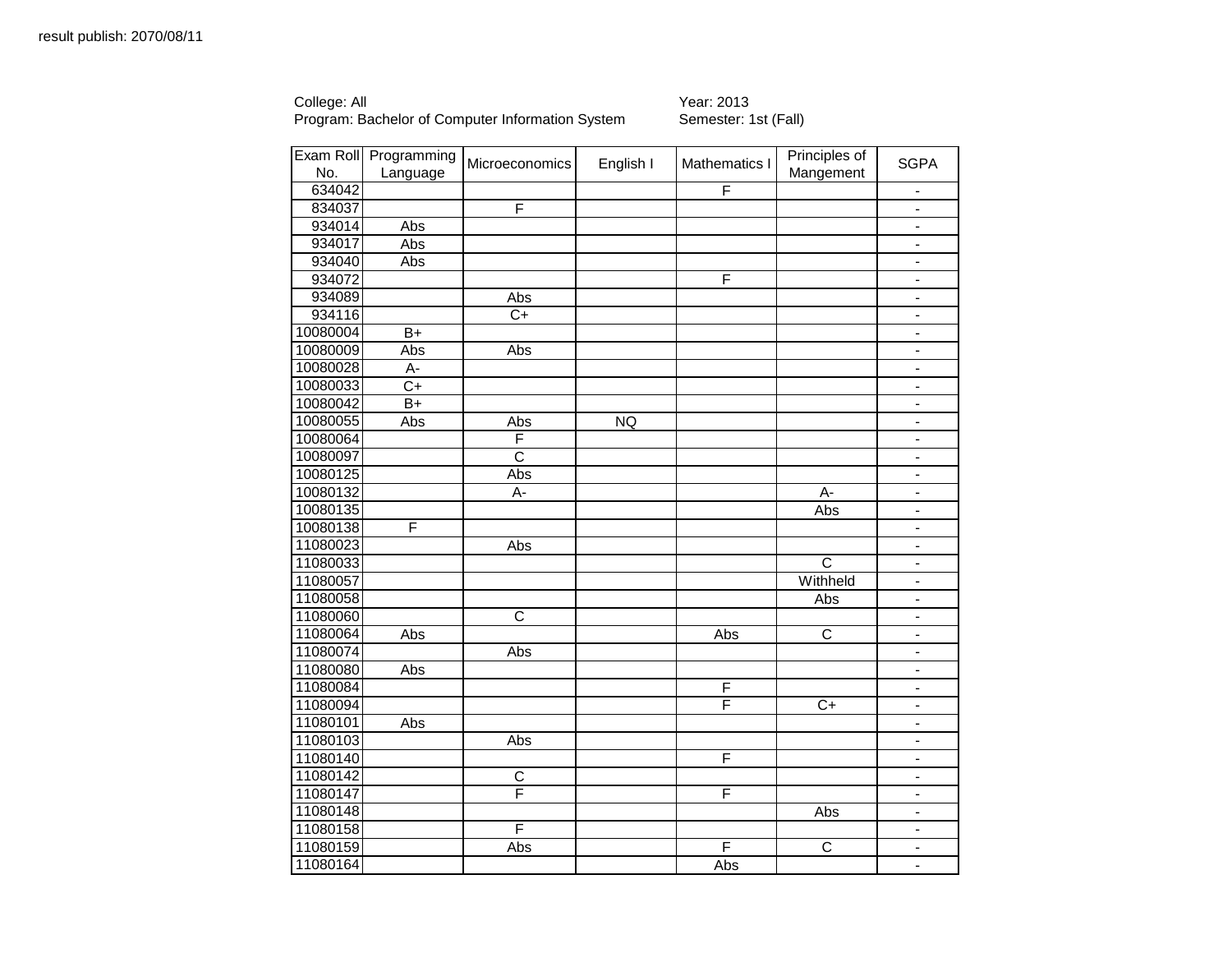College: All Year: 2013

| No.      | Exam Roll Programming<br>Language | Microeconomics          | English I | Mathematics I    | Principles of<br>Mangement | <b>SGPA</b>                  |
|----------|-----------------------------------|-------------------------|-----------|------------------|----------------------------|------------------------------|
| 11080171 |                                   |                         |           |                  | $\overline{C}$             | $\blacksquare$               |
| 12080003 |                                   |                         | NQ        | <b>NQ</b>        |                            | $\blacksquare$               |
| 12080004 |                                   |                         |           | Abs              |                            | $\qquad \qquad \blacksquare$ |
| 12080011 | Abs                               |                         |           |                  |                            | $\blacksquare$               |
| 12080018 |                                   | Abs                     |           |                  |                            | $\blacksquare$               |
| 12080019 |                                   |                         |           | F                |                            |                              |
| 12080022 |                                   |                         |           | $\overline{C}$ - |                            | $\blacksquare$               |
| 12080024 |                                   | F                       |           |                  |                            | $\blacksquare$               |
| 12080039 |                                   | Abs                     |           |                  |                            | $\qquad \qquad \blacksquare$ |
| 12080042 |                                   |                         | Abs       |                  |                            | $\overline{\phantom{a}}$     |
| 12080046 |                                   | $\overline{\text{c}}$   |           |                  |                            | $\blacksquare$               |
| 12080053 |                                   |                         |           |                  | F                          | $\overline{a}$               |
| 12080054 | F                                 | $C+$                    |           |                  |                            | $\overline{\phantom{0}}$     |
| 12080059 |                                   | F                       |           | Abs              |                            | $\overline{\phantom{a}}$     |
| 12080060 |                                   |                         | Abs       |                  |                            | $\blacksquare$               |
| 12080061 |                                   |                         |           | F                | F                          | $\overline{\phantom{a}}$     |
| 12080066 |                                   | F                       |           |                  |                            |                              |
| 12080071 |                                   | $\overline{\mathsf{F}}$ |           |                  |                            | $\blacksquare$               |
| 12080073 |                                   | $\overline{B}$          |           |                  |                            | $\blacksquare$               |
| 12080078 |                                   | $C+$                    |           | $\overline{C}$   |                            | $\qquad \qquad \blacksquare$ |
| 12080081 |                                   |                         |           | F                |                            | $\blacksquare$               |
| 12080086 |                                   | $\overline{B+}$         |           |                  |                            | $\blacksquare$               |
| 12080093 | Abs                               |                         |           |                  |                            | $\overline{a}$               |
| 12080096 | Abs                               |                         |           |                  |                            | $\overline{\phantom{a}}$     |
| 12080097 |                                   | Abs                     |           |                  |                            | $\blacksquare$               |
| 12080103 |                                   | F                       |           | Abs              |                            | $\blacksquare$               |
| 12080104 |                                   |                         |           | F                |                            | $\blacksquare$               |
| 12080107 |                                   |                         | Abs       |                  |                            | $\overline{\phantom{0}}$     |
| 12080109 |                                   |                         |           | F                |                            | $\blacksquare$               |
| 12080110 | B                                 |                         |           | F                |                            | $\overline{\phantom{a}}$     |
| 12080111 | F                                 |                         |           |                  |                            | $\qquad \qquad \blacksquare$ |
| 12080114 | $\overline{C}$                    |                         |           |                  |                            | $\blacksquare$               |
| 12080118 |                                   |                         |           |                  | Abs                        | $\blacksquare$               |
| 12080119 |                                   | Abs                     |           | Abs              |                            | $\qquad \qquad \blacksquare$ |
| 12080120 |                                   | Abs                     |           |                  |                            | $\blacksquare$               |
| 12080123 |                                   |                         |           |                  | F                          | $\blacksquare$               |
| 12080124 | F                                 |                         |           |                  |                            | $\blacksquare$               |
| 12080127 | Abs                               |                         |           |                  |                            | $\qquad \qquad \blacksquare$ |
| 12080128 |                                   |                         |           | Abs              |                            | $\blacksquare$               |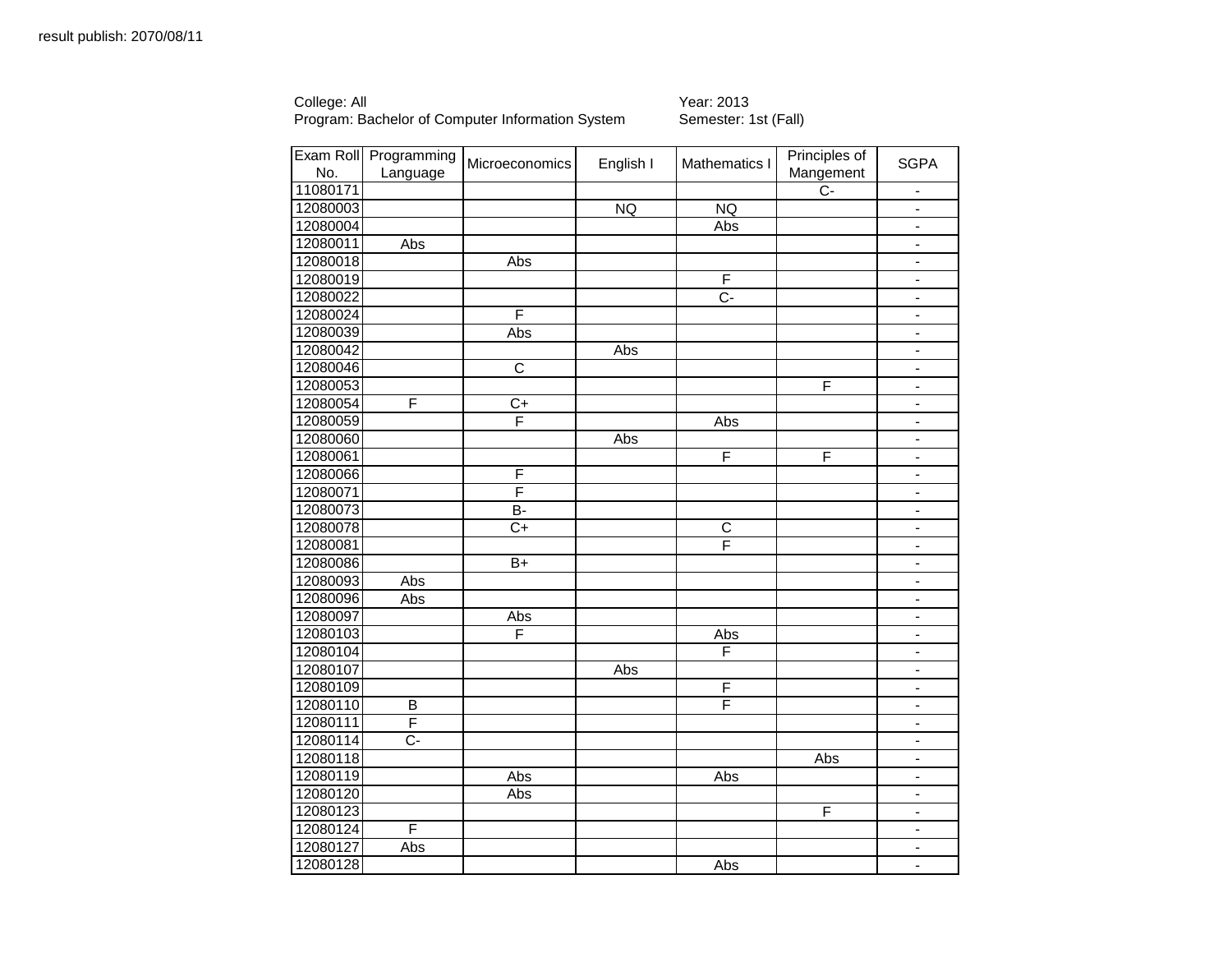College: All Year: 2013

|          | Exam Roll Programming | <b>Microeconomics</b> | English I             | Mathematics I           | Principles of           | <b>SGPA</b>                  |
|----------|-----------------------|-----------------------|-----------------------|-------------------------|-------------------------|------------------------------|
| No.      | Language              |                       |                       |                         | Mangement               |                              |
| 12080138 |                       | Abs                   |                       |                         |                         |                              |
| 13080001 | F                     | B                     | $B+$                  | E                       | <b>B-</b>               | $\Delta$                     |
| 13080002 | <b>NQ</b>             | <b>NQ</b>             | <b>NQ</b>             | <b>NQ</b>               | <b>NQ</b>               | $\overline{\phantom{0}}$     |
| 13080003 | F                     | Α                     | B-                    | B-                      | A-                      | $\blacksquare$               |
| 13080004 | F                     | F                     | B                     | $\overline{C}$ -        | $\overline{\text{c}}$   | $\blacksquare$               |
| 13080005 | А-                    | B+                    | B                     | $\overline{\mathsf{F}}$ | <b>B-</b>               | $\blacksquare$               |
| 13080006 | $\overline{C}$ +      | B-                    | B+                    | $\overline{c}$          | $\overline{B}$          | 2.60                         |
| 13080007 | F                     | F                     | $\overline{C}$        | F                       | <b>B-</b>               | $\blacksquare$               |
| 13080008 | $\overline{\text{c}}$ | F                     | F                     | F                       | $\overline{B+}$         | $\blacksquare$               |
| 13080009 | Abs                   | Abs                   | Abs                   | Abs                     | Abs                     |                              |
| 13080010 | Abs                   | F                     | B-                    | $C -$                   | $C -$                   | $\blacksquare$               |
| 13080011 | Α                     | $\overline{B}$        | $\overline{A}$        | $\overline{C+}$         | $\overline{\mathsf{B}}$ | 3.20                         |
| 13080012 | $A -$                 | A-                    | A-                    | B-                      | $\overline{B}$          | 3.36                         |
| 13080013 | F                     | F                     | B-                    | F                       | C+                      | $\blacksquare$               |
| 13080014 | F                     | F                     | C+                    | F                       | F                       | $\qquad \qquad \blacksquare$ |
| 13080015 | F                     | F                     | F                     | F                       | Ċ-                      |                              |
| 13080016 | $\overline{A}$        | $\overline{A}$        | A-                    | $\overline{A}$          | F                       | $\blacksquare$               |
| 13080017 | Abs                   | Abs                   | $\overline{B}$        | F                       | $\overline{\text{c}}$   |                              |
| 13080018 | A-                    | A                     | $B+$                  | $\overline{\text{c}}$   | $B+$                    | 3.26                         |
| 13080019 | F                     | Abs                   | B-                    | F                       | C                       | $\blacksquare$               |
| 13080020 | F                     | F                     | $\overline{\text{c}}$ | F                       | F                       | $\blacksquare$               |
| 13080021 | F                     | Abs                   | $\overline{B+}$       | F                       | Abs                     | $\blacksquare$               |
| 13080022 | F                     | F                     | $\overline{\text{c}}$ | F                       | $C -$                   | $\blacksquare$               |
| 13080023 | Abs                   | $\overline{B}$        | $B+$                  | $\overline{C}$          | $B+$                    |                              |
| 13080024 | F                     | F                     | A-                    | F                       | <b>B-</b>               | $\blacksquare$               |
| 13080025 | A-                    | B-                    | A-                    | C                       | $C+$                    | 2.88                         |
| 13080026 | $C -$                 | $\overline{\text{c}}$ | $\overline{\text{c}}$ | F                       | $\overline{\text{c}}$   | $\blacksquare$               |
| 13080027 | A-                    | A                     | A                     | $B+$                    | $B+$                    | 3.66                         |
| 13080028 | $\overline{A}$        | $\overline{A}$        | $\overline{A}$        | $\overline{B}$          | A-                      | 3.68                         |
| 13080029 | $B+$                  | <b>B-</b>             | A                     | F                       | $\overline{A}$          | $\mathbf{L}$                 |
| 13080030 | C+                    | B+                    | A-                    | $C -$                   | B                       | 2.80                         |
| 13080031 | А-                    | B-                    | <b>B-</b>             | B-                      | В                       | 2.96                         |
| 13080032 | F                     | F                     | $\overline{C+}$       | $\overline{C}$          | F                       |                              |
| 13080033 | F                     | F                     | $\overline{B+}$       | F                       | F                       | $\blacksquare$               |
| 13080034 | B                     | F                     | $C -$                 | F                       | F                       |                              |
| 13080035 | F                     | F                     | D+                    | F                       | F                       | ä,                           |
| 13080036 | B+                    | F                     | F                     | $C -$                   | F                       | $\blacksquare$               |
| 13080037 | B                     | C+                    | $C -$                 | B                       | $\mathbf C$             | 2.40                         |
| 13080038 | F                     | F                     | F                     | F                       | F                       | $\blacksquare$               |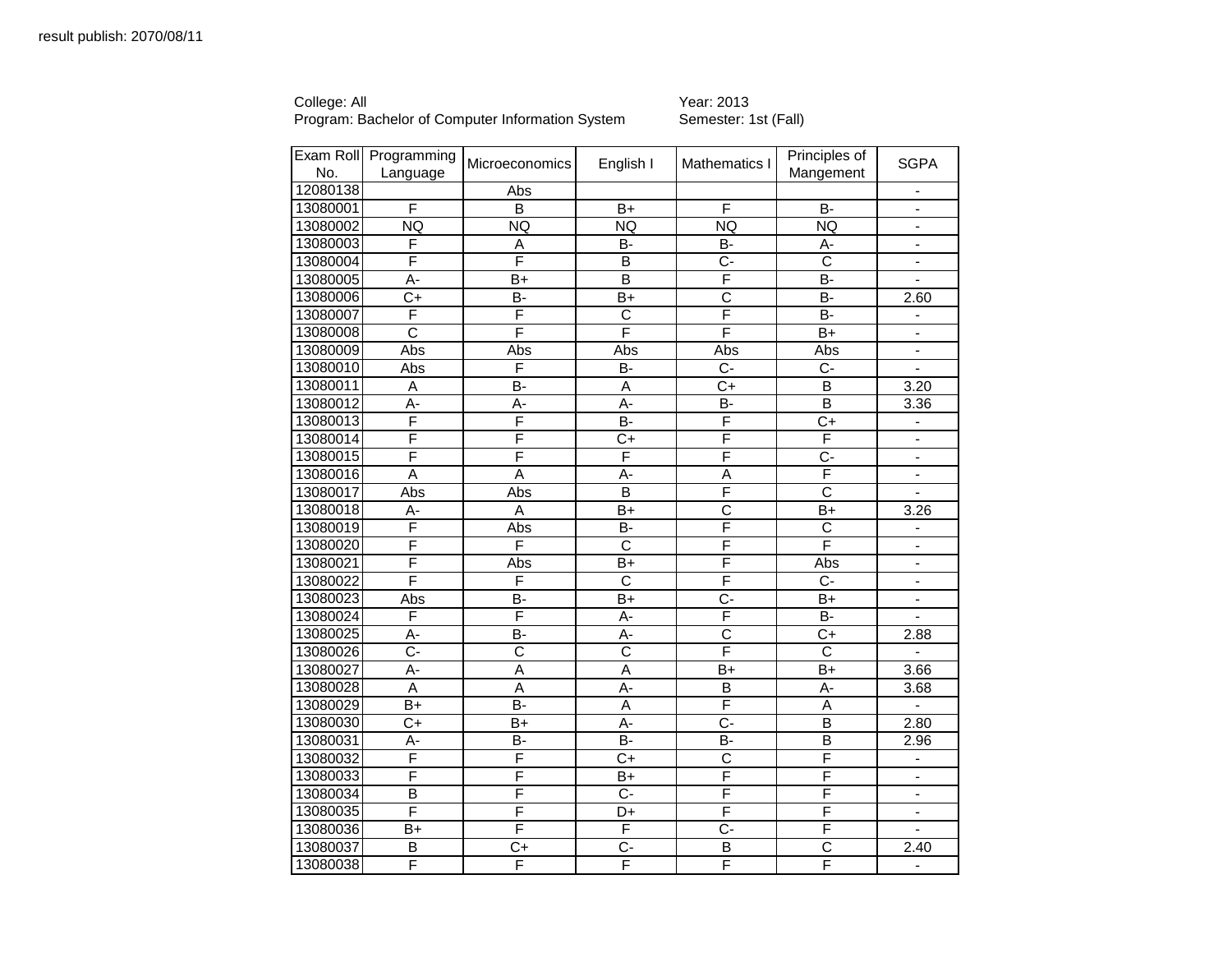College: All Year: 2013

| No.      | Exam Roll Programming<br>Language | Microeconomics          | English I             | Mathematics I         | Principles of<br>Mangement | <b>SGPA</b>                  |
|----------|-----------------------------------|-------------------------|-----------------------|-----------------------|----------------------------|------------------------------|
| 13080039 | F                                 | F                       | $C -$                 | F                     | F                          | $\blacksquare$               |
| 13080040 | F                                 | $\overline{B}$          | $\overline{C}$        | $\overline{B}$        | $C+$                       |                              |
| 13080041 | $C -$                             | F                       | F                     | F                     | F                          | $\blacksquare$               |
| 13080042 | F                                 | F                       | F                     | F                     | F                          | $\blacksquare$               |
| 13080043 | $C+$                              | B-                      | $\overline{B}$        | A-                    | F                          |                              |
| 13080044 | A-                                | <b>B-</b>               | $C+$                  | <b>B-</b>             | $\overline{\text{c}}$      | 2.68                         |
| 13080045 | B-                                | F                       | F                     | F                     | F                          |                              |
| 13080046 | F                                 | B-                      | $C -$                 | F                     | $\overline{\text{c}}$      | $\blacksquare$               |
| 13080047 | B-                                | $C+$                    | C+                    | $\overline{\text{c}}$ | F                          | $\blacksquare$               |
| 13080048 | F                                 | F                       | $C+$                  | $\overline{\text{c}}$ | $\mathsf{C}$               | $\blacksquare$               |
| 13080049 | Abs                               | Abs                     | Abs                   | Abs                   | Abs                        |                              |
| 13080050 | $\overline{B}$                    | F                       | $\overline{C}$        | F                     | $\overline{C}$             |                              |
| 13080051 | A-                                | $\overline{A}$          | $\overline{B}$        | $\overline{\text{c}}$ | <b>B-</b>                  | 3.08                         |
| 13080052 | B-                                | $\overline{\text{c}}$   | $\overline{B}$        | $\overline{\text{c}}$ | $\overline{C}$             | 2.28                         |
| 13080053 | F                                 | Abs                     | $C+$                  | F                     | F                          | $\blacksquare$               |
| 13080054 | $\overline{C+}$                   | F                       | $\overline{\text{c}}$ | $\overline{C}$        | F                          |                              |
| 13080055 | Abs                               | Abs                     | B                     | Abs                   | Abs                        | $\blacksquare$               |
| 13080056 | F                                 | F                       | $\overline{\text{c}}$ | F                     | F                          | $\qquad \qquad \blacksquare$ |
| 13080057 | Abs                               | F                       | $\overline{\text{c}}$ | F                     | $\overline{C}$             | $\blacksquare$               |
| 13080058 | F                                 | $\overline{\mathsf{B}}$ | A-                    | C+                    | $A -$                      | $\blacksquare$               |
| 13080059 | Abs                               | <b>NQ</b>               | <b>NQ</b>             | NQ                    | NQ                         |                              |
| 13080060 | $\overline{C+}$                   | $\overline{B}$          | $\overline{B+}$       | $\overline{B}$        | $\overline{B+}$            | 2.92                         |
| 13080061 | <b>NQ</b>                         | <b>NQ</b>               | <b>NQ</b>             | $\overline{C}$        | <b>NQ</b>                  | $\blacksquare$               |
| 13080062 | B-                                | A-                      | А-                    | A                     | B+                         | 3.48                         |
| 13080063 | A-                                | A                       | A-                    | A                     | A                          | 3.88                         |
| 13080064 | F                                 | $C+$                    | $\overline{B}$        | $\overline{\text{c}}$ | $\overline{C}$             | $\blacksquare$               |
| 13080065 | $\overline{\text{c}}$             | B+                      | A-                    | A-                    | A-                         | 3.28                         |
| 13080066 | C+                                | A                       | A                     | A-                    | B                          | 3.40                         |
| 13080067 | B-                                | $\overline{B}$          | $\overline{A}$ -      | $\overline{\text{c}}$ | $\overline{C+}$            | 2.68                         |
| 13080068 | <b>B-</b>                         | $C+$                    | <b>B-</b>             | F                     | B                          | $\blacksquare$               |
| 13080069 | Ċ-                                | $\overline{\text{c}}$   | $\overline{B}$        | F                     | $C+$                       | $\blacksquare$               |
| 13080070 | Α                                 | Α                       | A                     | B+                    | А-                         | 3.80                         |
| 13080071 | F                                 | $\overline{\text{c}}$   | $C+$                  | <b>NQ</b>             | <b>NQ</b>                  |                              |
| 13080072 | F                                 | $\overline{B}$          | $B+$                  | <b>NQ</b>             | $B+$                       |                              |
| 13080073 | $\overline{\text{c}}$             | F                       | $B+$                  | F                     | $\overline{C}$             |                              |
| 13080074 | $\overline{\mathsf{B}}$           | $\overline{A}$          | $\overline{A}$        | $\overline{A}$        | $\overline{A}$             | 3.80                         |
| 13080075 | $\overline{\text{c}}$             | F                       | B+                    | C+                    | $C+$                       |                              |
| 13080076 | F                                 | $\overline{\text{c}}$   | B                     | F                     | $C+$                       |                              |
| 13080077 | $\overline{B}$ +                  | $\overline{B}$          | $\overline{A}$        | $\overline{B}$        | $\overline{A}$             | 3.34                         |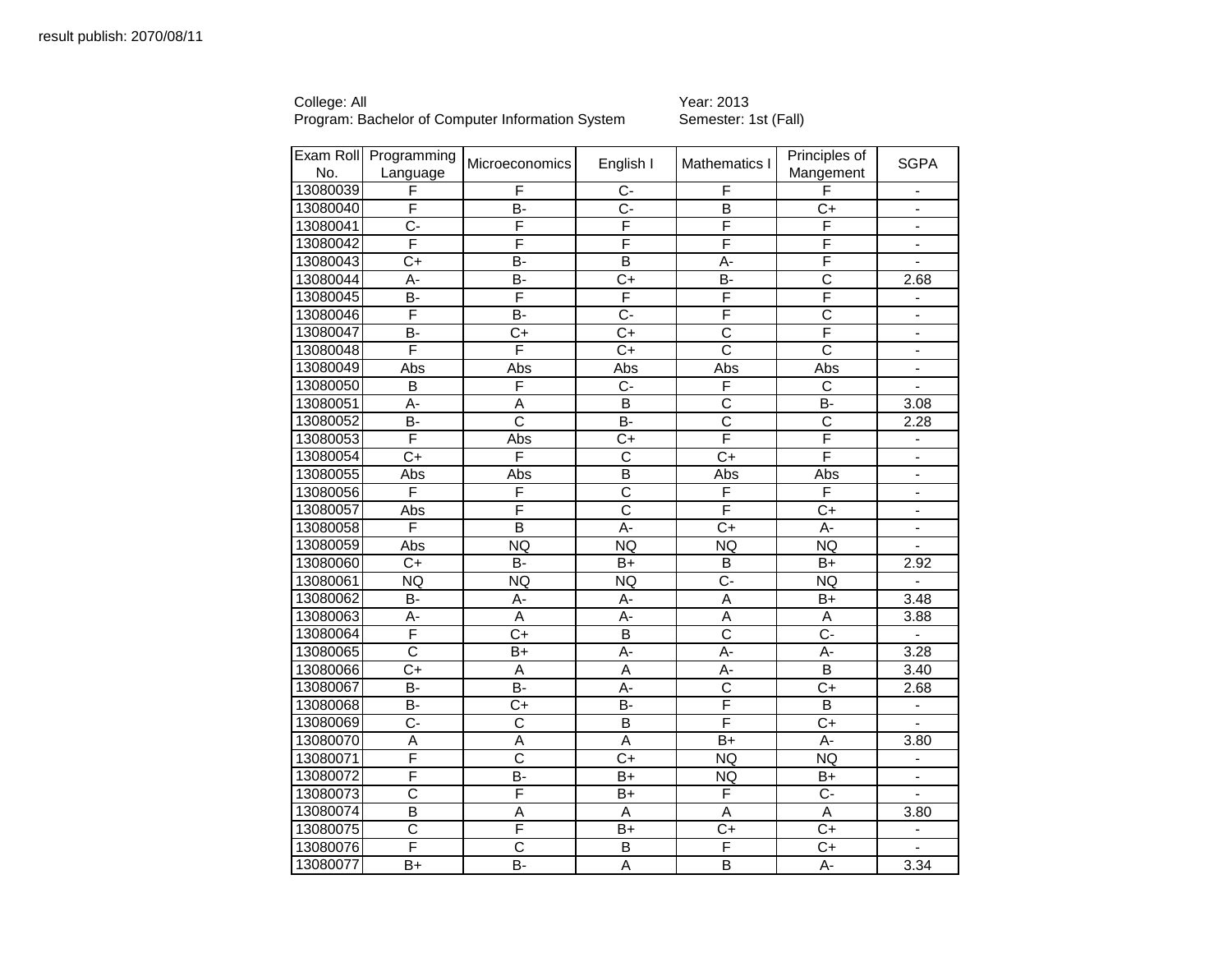College: All Year: 2013

|          | Exam Roll Programming   | Microeconomics        | English I               | Mathematics I         | Principles of    | <b>SGPA</b>    |
|----------|-------------------------|-----------------------|-------------------------|-----------------------|------------------|----------------|
| No.      | Language                |                       |                         |                       | Mangement        |                |
| 13080078 | С                       | Α                     | B-                      | A-                    | B+               | 3.14           |
| 13080079 | $\overline{\mathsf{A}}$ | $\overline{A}$        | A-                      | $\overline{A}$        | $\overline{A}$   | 3.94           |
| 13080080 | F                       | NQ                    | $B+$                    | <b>NQ</b>             | A-               | $\blacksquare$ |
| 13080081 | C                       | $C+$                  | A                       | C                     | B+               | 2.72           |
| 13080082 | B+                      | A                     | B                       | $B+$                  | A-               | 3.46           |
| 13080083 | F                       | <b>NQ</b>             | B-                      | $\overline{\text{c}}$ | $\overline{C}$   | $\blacksquare$ |
| 13080084 | F                       | F                     | $\overline{B}$          | $\overline{C+}$       | <b>NQ</b>        |                |
| 13080085 | B-                      | B+                    | $B+$                    | $C+$                  | $C+$             | 2.78           |
| 13080086 | B                       | $C+$                  | $B+$                    | B                     | А-               | 3.06           |
| 13080087 | A-                      | Α                     | А-                      | Α                     | A                | 3.88           |
| 13080088 | F                       | F                     | B                       | $\overline{C}$        | $B+$             | $\blacksquare$ |
| 13080089 | $\overline{B}$          | $B+$                  | $B+$                    | $\overline{B}$        | $B+$             | 3.12           |
| 13080090 | $B+$                    | $\overline{A}$        | A-                      | $\overline{A}$        | $\overline{A}$   | 3.80           |
| 13080091 | B-                      | A-                    | $\overline{B+}$         | $\overline{C+}$       | A-               | 3.14           |
| 13080092 | A                       | A-                    | A                       | Α                     | A                | 3.94           |
| 13080093 | NQ                      | NQ                    | $\overline{B}$          | $\overline{C}$ -      | $\overline{B}$   |                |
| 13080094 | F                       | F                     | <b>B-</b>               | F                     | <b>NQ</b>        |                |
| 13080095 | $C+$                    | $\overline{\text{c}}$ | А-                      | F                     | B                |                |
| 13080096 | $B+$                    | $\overline{C}$        | A-                      | $\overline{\text{c}}$ | $\overline{B}$   | 2.86           |
| 13080097 | В-                      | B+                    | B                       | B+                    | B                | 3.06           |
| 13080098 | B+                      | F                     | А-                      | А-                    | A-               |                |
| 13080099 | F                       | $\overline{\text{c}}$ | $\overline{B}$ +        | <b>B-</b>             | $\overline{B}$   | $\blacksquare$ |
| 13080100 | $C+$                    | $\overline{A}$        | A-                      | A-                    | A-               | 3.48           |
| 13080101 | A-                      | $\overline{A}$        | A-                      | A                     | $\overline{A}$   | 3.88           |
| 13080102 | B-                      | $B+$                  | $\overline{B}$          | $C+$                  | $\overline{B}$   | 2.86           |
| 13080103 | B-                      | A-                    | A-                      | $\overline{B}$        | $B+$             | 3.28           |
| 13080104 | B                       | A-                    | $B+$                    | $C+$                  | $\overline{C}$   | 2.92           |
| 13080105 | $\overline{\text{c}}$   | $\overline{\text{c}}$ | <b>B-</b>               | $C+$                  | $C+$             | 2.26           |
| 13080106 | F                       | F                     | $\overline{A}$          | $\overline{C}$        | $\overline{B}$   |                |
| 13080107 | F                       | F                     | <b>B-</b>               | F                     | $C -$            | $\mathbf{r}$   |
| 13080108 | $C+$                    | Α                     | $B+$                    | $\overline{\text{c}}$ | A-               | 3.06           |
| 13080109 | B-                      | $\overline{\text{c}}$ | B-                      | $C+$                  | $C+$             | 2.40           |
| 13080110 | $C+$                    | F                     | B                       | F                     | F                |                |
| 13080111 | $C+$                    | $\overline{C}$        | $\overline{\mathsf{B}}$ | $\overline{B}$        | $\overline{A}$ - | 2.80           |
| 13080112 | F                       | F                     | $B+$                    | B                     | $B+$             |                |
| 13080113 | $\overline{\text{c}}$   | NQ                    | $\overline{A}$          | $\overline{C+}$       | $\overline{B}$   | ÷.             |
| 13080114 | B-                      | B                     | А-                      | B-                    | $C+$             | 2.88           |
| 13080115 | B                       | Α                     | А-                      | $\overline{\text{c}}$ | $B+$             | 3.20           |
| 13080116 | $A -$                   | $\overline{B}$        | $\overline{A}$          | $\overline{B}$        | $\overline{A}$   | 3.42           |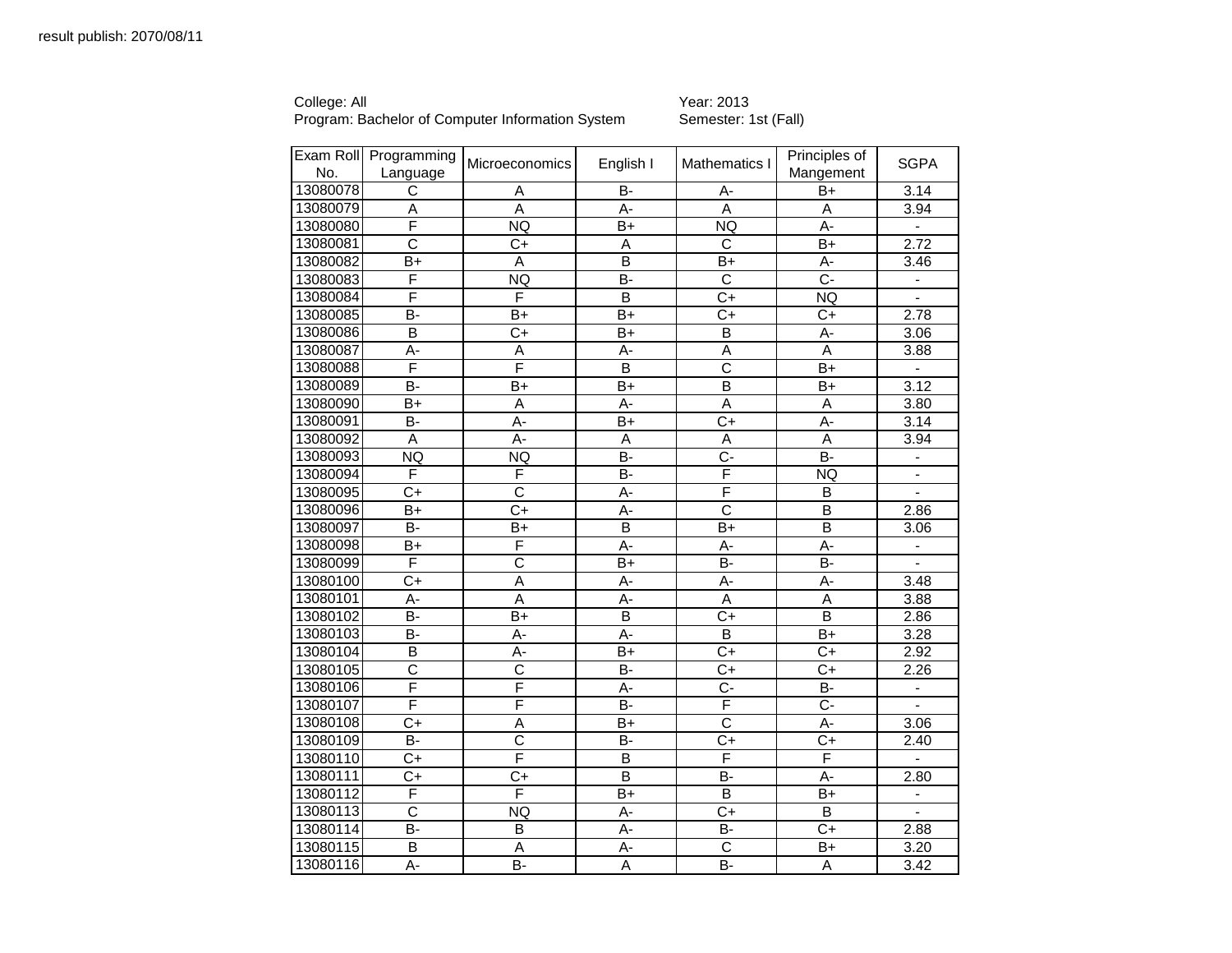College: All Year: 2013

|          | Exam Roll Programming   | <b>Microeconomics</b>   | English I               | Mathematics I         | Principles of         | <b>SGPA</b>              |
|----------|-------------------------|-------------------------|-------------------------|-----------------------|-----------------------|--------------------------|
| No.      | Language                |                         |                         |                       | Mangement             |                          |
| 13080117 | B-                      | А-                      | B                       | B                     | A-                    | 3.22                     |
| 13080118 | F                       | <b>NQ</b>               | $\overline{B+}$         | F                     | <b>NQ</b>             |                          |
| 13080119 | <b>NQ</b>               | <b>NQ</b>               | $B+$                    | F                     | F                     |                          |
| 13080120 | $B+$                    | B                       | $\overline{A}$          | $B -$                 | B                     | 3.20                     |
| 13080121 | NQ                      | <b>NQ</b>               | B-                      | <b>NQ</b>             | <b>NQ</b>             |                          |
| 13080122 | $C+$                    | А-                      | $\overline{\mathsf{B}}$ | <b>B-</b>             | $B -$                 | 2.88                     |
| 13080123 | NQ                      | <b>NQ</b>               | $A -$                   | F                     | <b>NQ</b>             |                          |
| 13080124 | A-                      | $\overline{A}$          | A-                      | $\overline{A}$        | A-                    | 3.82                     |
| 13080125 | $B+$                    | B                       | $B+$                    | $\overline{B}$        | $C+$                  | 2.98                     |
| 13080126 | А                       | $\overline{A}$ -        | $\overline{A}$          | $\overline{B+}$       | A                     | 3.80                     |
| 13080127 | <b>NQ</b>               | <b>NQ</b>               | $B+$                    | F                     | F                     |                          |
| 13080128 | F                       | A-                      | A-                      | $\overline{A}$        | $\overline{A}$ -      |                          |
| 13080129 | F                       | Abs                     | A-                      | Abs                   | Abs                   | $\blacksquare$           |
| 13080130 | $B+$                    | B                       | $\overline{\text{c}}$   | А-                    | $C+$                  | 2.86                     |
| 13080131 | A-                      | A                       | A-                      | A                     | A                     | 3.88                     |
| 13080132 | $\overline{\mathsf{B}}$ | B                       | $\overline{\mathsf{B}}$ | $B+$                  | B+                    | 3.12                     |
| 13080133 | $\overline{C}$          | $\overline{C}$          | B-                      | A                     | B-                    | 2.80                     |
| 13080134 | B                       | A                       | A                       | A                     | $\overline{A}$        | 3.80                     |
| 13080135 | $\overline{\text{c}}$   | F                       | $B+$                    | $\overline{\text{c}}$ | $B+$                  |                          |
| 13080136 | $\overline{\text{c}}$   | $B+$                    | B+                      | $B+$                  | $B+$                  | 3.04                     |
| 13080137 | $\overline{B}$          | $\overline{\mathsf{B}}$ | $\overline{B}$          | $\overline{A}$        | $\overline{B}$        | 3.14                     |
| 13080138 | F                       | $\overline{\text{c}}$   | $\overline{B}$          | F                     | $\overline{C}$        |                          |
| 13080139 | C                       | C                       | $B+$                    | B                     | <b>B-</b>             | 2.60                     |
| 13080140 | F                       | F                       | $\overline{B}$          | F                     | $\overline{C}$ -      | $\blacksquare$           |
| 13080141 | <b>NQ</b>               | <b>NQ</b>               | <b>NQ</b>               | <b>NQ</b>             | F                     |                          |
| 13080142 | $C-$                    | C                       | А-                      | $C -$                 | $\overline{\text{c}}$ | 2.22                     |
| 13080143 | <b>NQ</b>               | F                       | $A -$                   | F                     | $\overline{B}$        | $\blacksquare$           |
| 13080144 | F                       | C                       | $B+$                    | F                     | $C -$                 | $\blacksquare$           |
| 13080145 | F                       | $C+$                    | C+                      | $C+$                  | $C+$                  | $\overline{\phantom{0}}$ |
| 13080146 | F                       | B-                      | B                       | А-                    | B                     | $\overline{\phantom{0}}$ |
| 13080147 | F                       | <b>NQ</b>               | $\overline{B}$          | $\overline{\text{c}}$ | $\overline{C}$        | $\blacksquare$           |
| 13080148 | <b>NQ</b>               | F                       | NQ                      | <b>NQ</b>             | <b>NQ</b>             |                          |
| 13080149 | D+                      | <b>NQ</b>               | <b>NQ</b>               | F                     | <b>NQ</b>             |                          |
| 13080150 | <b>NQ</b>               | <b>NQ</b>               | F                       | <b>NQ</b>             | <b>NQ</b>             | ÷,                       |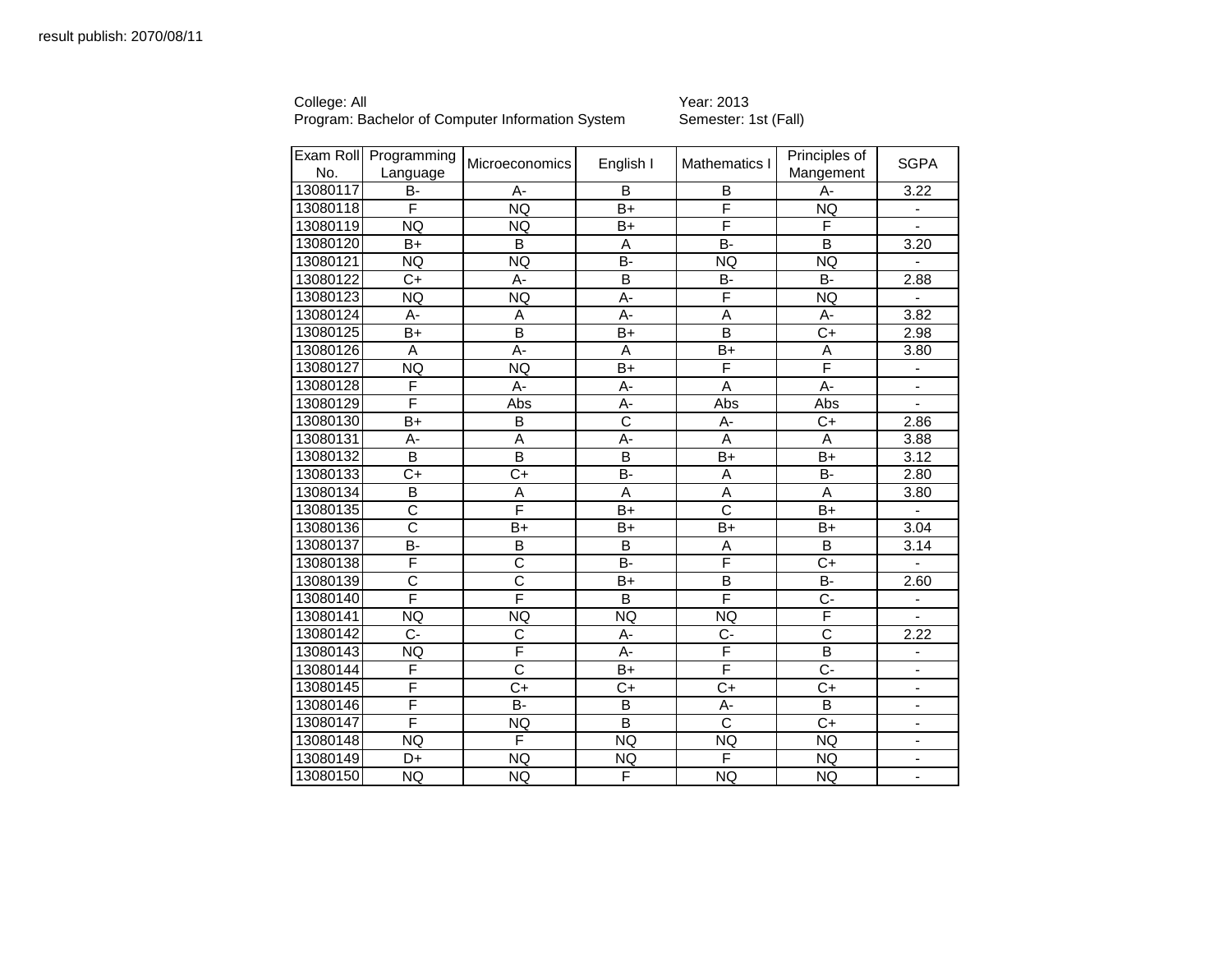| Exam Roll | Digital                 | <b>Object Oriented</b>  | Financial               |            |                       |
|-----------|-------------------------|-------------------------|-------------------------|------------|-----------------------|
| No.       | System                  | Programming             | Accounting I            | English II | <b>Mathematics II</b> |
| 634042    |                         | B-                      | B-                      |            |                       |
| 834006    |                         | $\overline{\mathsf{F}}$ |                         |            |                       |
| 834026    |                         | F                       |                         |            |                       |
| 834033    |                         |                         |                         |            | $\overline{F}$        |
| 834037    |                         | F                       |                         |            |                       |
| 934002    |                         | $\overline{\mathsf{F}}$ |                         |            |                       |
| 934007    | F                       |                         |                         |            |                       |
| 934014    | F                       | Abs                     |                         |            |                       |
| 934016    |                         | Abs                     |                         |            |                       |
| 934017    |                         | F                       |                         |            |                       |
| 934020    | F                       |                         | F                       |            |                       |
| 934022    | $\overline{\mathsf{F}}$ | Abs                     |                         |            |                       |
| 934027    |                         | F                       | Abs                     |            |                       |
| 934030    | C                       | F                       |                         |            |                       |
| 934032    | F                       |                         |                         |            |                       |
| 934036    | Abs                     | Abs                     |                         |            |                       |
| 934041    |                         | $\overline{\text{C}}$   |                         |            |                       |
| 934049    | $\overline{C}$          |                         |                         |            |                       |
| 934060    |                         |                         | $\overline{\text{c}}$   |            |                       |
| 934065    | F                       |                         |                         |            |                       |
| 934066    | $\overline{\text{c}}$   | $\overline{C}$ +        |                         |            |                       |
| 934072    |                         |                         | $\mathsf{C}$            |            |                       |
| 934074    |                         |                         | B-                      |            |                       |
| 934106    | Abs                     |                         |                         |            |                       |
| 934111    |                         |                         | $C -$                   |            |                       |
| 934118    | F                       | F                       |                         |            |                       |
| 10080002  |                         | $\overline{\text{c}}$   | $\overline{C+}$         |            |                       |
| 10080004  | Abs                     | Abs                     |                         |            |                       |
| 10080005  | $\overline{\mathsf{F}}$ |                         |                         |            |                       |
| 10080007  |                         | F                       | $\overline{\mathsf{B}}$ |            |                       |
| 10080015  | Abs                     |                         |                         |            |                       |
| 10080016  | C                       |                         |                         |            |                       |
| 10080019  | F                       |                         |                         |            |                       |
| 10080020  |                         | F                       |                         |            |                       |
| 10080023  |                         | Abs                     |                         |            |                       |
| 10080024  |                         | Abs                     |                         |            |                       |
| 10080028  | $\overline{C}$          |                         |                         |            |                       |
| 10080036  |                         | Abs                     | Abs                     |            |                       |
| 10080040  |                         | F                       | F                       |            |                       |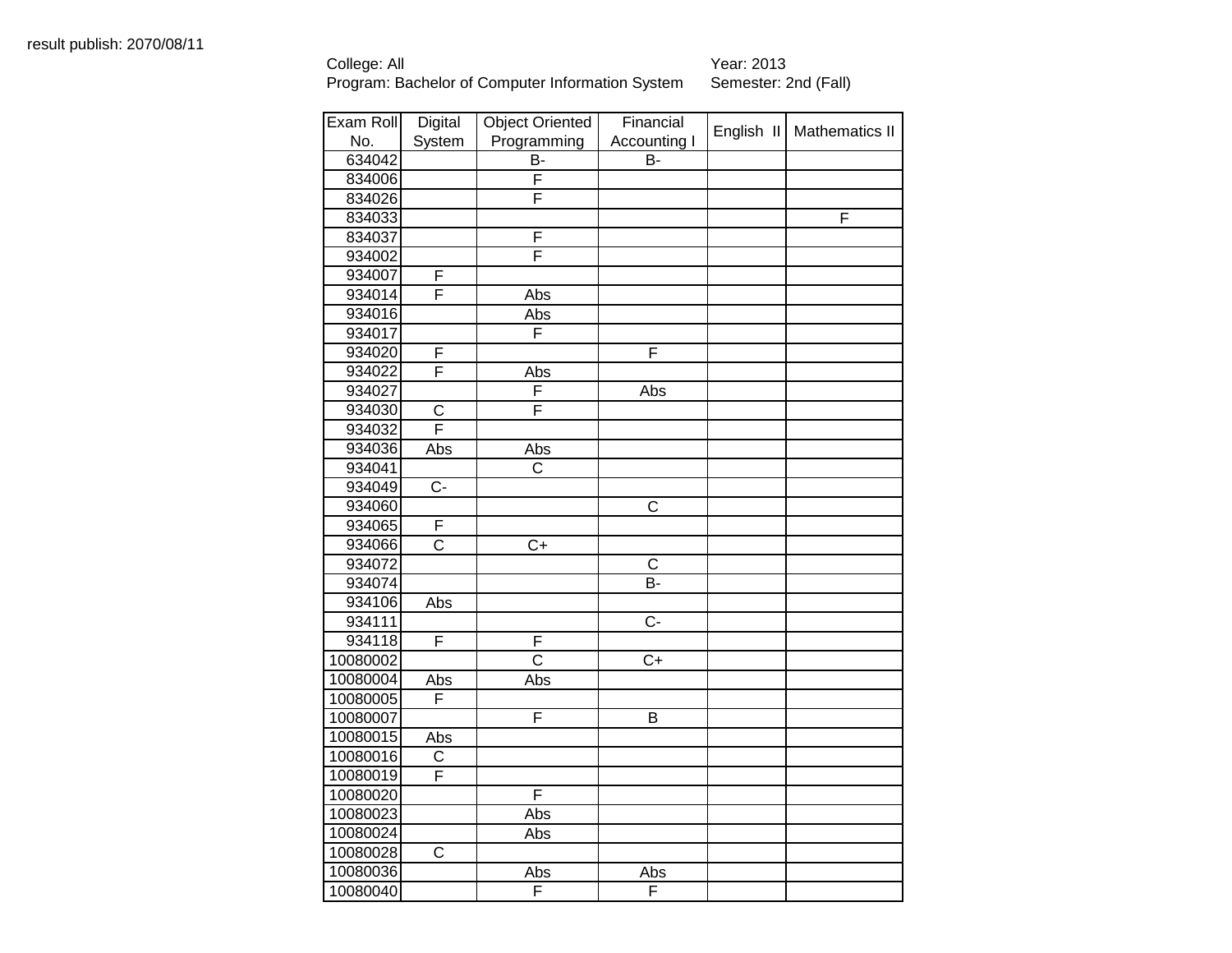| Exam Roll | Digital          | <b>Object Oriented</b> | Financial        |            |                       |
|-----------|------------------|------------------------|------------------|------------|-----------------------|
| No.       | System           | Programming            | Accounting I     | English II | <b>Mathematics II</b> |
| 10080042  | F                |                        |                  |            |                       |
| 10080044  | F                | F                      |                  |            |                       |
| 10080049  |                  |                        |                  |            | F                     |
| 10080055  |                  | Abs                    |                  |            |                       |
| 10080099  | F                |                        |                  |            | $\overline{C}$        |
| 10080101  | F                |                        |                  |            |                       |
| 10080104  | $\overline{C}$   |                        |                  |            |                       |
| 10080109  | F                |                        |                  |            |                       |
| 10080122  | F                | F                      |                  |            |                       |
| 10080125  |                  | Abs                    |                  |            |                       |
| 10080131  |                  | F                      | F                |            |                       |
| 10080134  |                  | F                      | $\overline{C}$ - |            |                       |
| 10080136  | Abs              |                        |                  |            |                       |
| 10080137  | $\overline{F}$   |                        |                  |            |                       |
| 11080002  |                  | B-                     |                  |            |                       |
| 11080003  |                  | Abs                    |                  |            |                       |
| 11080005  |                  | F                      |                  |            |                       |
| 11080007  |                  | F                      |                  |            |                       |
| 11080008  |                  | F                      |                  |            |                       |
| 11080009  |                  | $C+$                   |                  |            |                       |
| 11080012  |                  | F                      |                  |            |                       |
| 11080014  |                  | Abs                    |                  |            |                       |
| 11080015  |                  | F                      |                  |            |                       |
| 11080020  |                  | F                      |                  |            |                       |
| 11080023  |                  |                        | Abs              |            |                       |
| 11080026  | Abs              | F                      |                  |            |                       |
| 11080028  |                  | $\overline{C+}$        |                  |            |                       |
| 11080034  |                  | F                      |                  |            |                       |
| 11080043  |                  | F                      |                  |            |                       |
| 11080045  |                  |                        |                  |            |                       |
| 11080047  | $\overline{C}$ + | Abs                    |                  |            |                       |
| 11080051  |                  | Abs                    |                  |            |                       |
| 11080057  |                  |                        | Withheld         | Withheld   |                       |
| 11080061  | Abs              | $\overline{C}$         |                  |            |                       |
| 11080067  | F                | B-                     |                  |            |                       |
| 11080068  | Abs              |                        |                  |            |                       |
| 11080070  | F                |                        |                  |            |                       |
| 11080082  |                  | Abs                    |                  |            |                       |
| 11080084  |                  |                        |                  |            | F                     |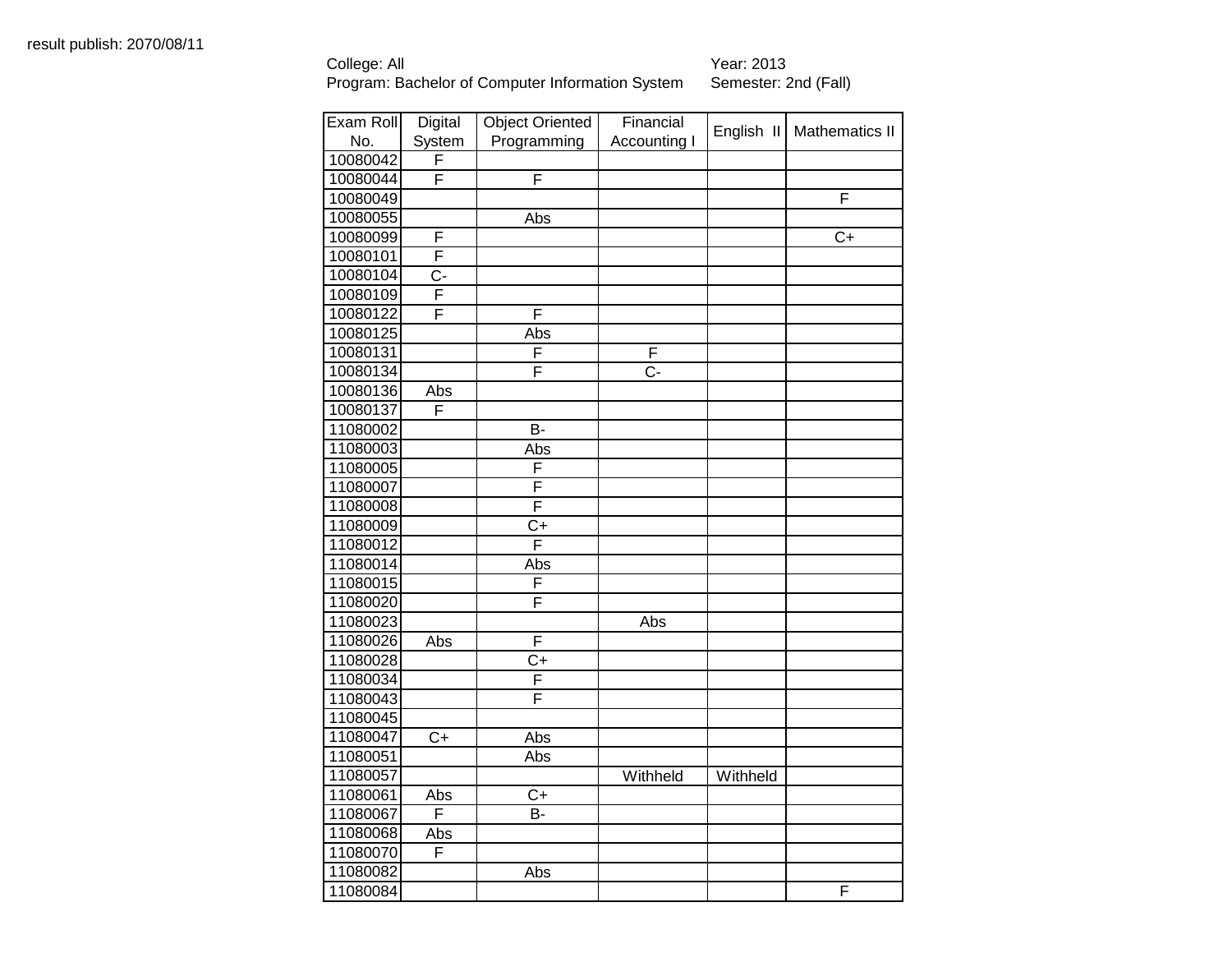| Exam Roll | Digital                 | <b>Object Oriented</b>  | Financial    |            |                |
|-----------|-------------------------|-------------------------|--------------|------------|----------------|
| No.       | System                  | Programming             | Accounting I | English II | Mathematics II |
| 11080086  | Abs                     | $\overline{\text{c}}$   |              |            |                |
| 11080093  |                         | $\overline{C+}$         |              |            |                |
| 11080100  |                         | <b>B-</b>               |              |            |                |
| 11080103  | Abs                     |                         |              |            |                |
| 11080104  |                         | <b>B-</b>               |              |            |                |
| 11080107  | Abs                     | Abs                     |              |            |                |
| 11080108  | Abs                     | $C+$                    |              |            |                |
| 11080109  | B-                      |                         |              |            |                |
| 11080112  |                         | F                       |              |            |                |
| 11080113  | F                       | $\overline{\text{c}}$   |              |            |                |
| 11080132  |                         | F                       |              |            |                |
| 11080133  |                         |                         | F            |            |                |
| 11080136  |                         | F                       |              |            |                |
| 11080144  |                         | C                       |              |            |                |
| 11080151  |                         | F                       |              |            |                |
| 11080161  |                         | Abs                     |              |            | Abs            |
| 11080163  |                         | C+                      |              |            |                |
| 11080168  |                         | $\overline{\mathsf{F}}$ |              |            |                |
| 11080169  |                         | F                       |              |            |                |
| 11080173  |                         | F                       |              |            |                |
| 12080002  |                         | F                       |              |            |                |
| 12080003  |                         |                         |              | <b>NQ</b>  |                |
| 12080004  |                         |                         | F            |            |                |
| 12080006  |                         |                         |              | Abs        |                |
| 12080010  | $C+$                    | Abs                     |              | Abs        |                |
| 12080011  | Abs                     |                         |              |            | Abs            |
| 12080013  |                         |                         | <b>NQ</b>    | <b>NQ</b>  | NQ             |
| 12080016  |                         | Abs                     |              |            |                |
| 12080018  | Abs                     |                         |              |            | Abs            |
| 12080019  | $\overline{F}$          | F                       |              |            |                |
| 12080022  |                         |                         | F            |            |                |
| 12080024  |                         |                         |              | Abs        |                |
| 12080025  |                         | Abs                     |              |            |                |
| 12080026  |                         | Abs                     |              |            |                |
| 12080027  |                         |                         | B-           |            |                |
| 12080028  | C                       | F                       |              |            |                |
| 12080029  | $\overline{\mathsf{F}}$ | $\overline{\mathsf{F}}$ |              |            |                |
| 12080032  |                         | Abs                     |              |            |                |
| 12080034  | F                       | $\overline{\mathsf{F}}$ |              |            |                |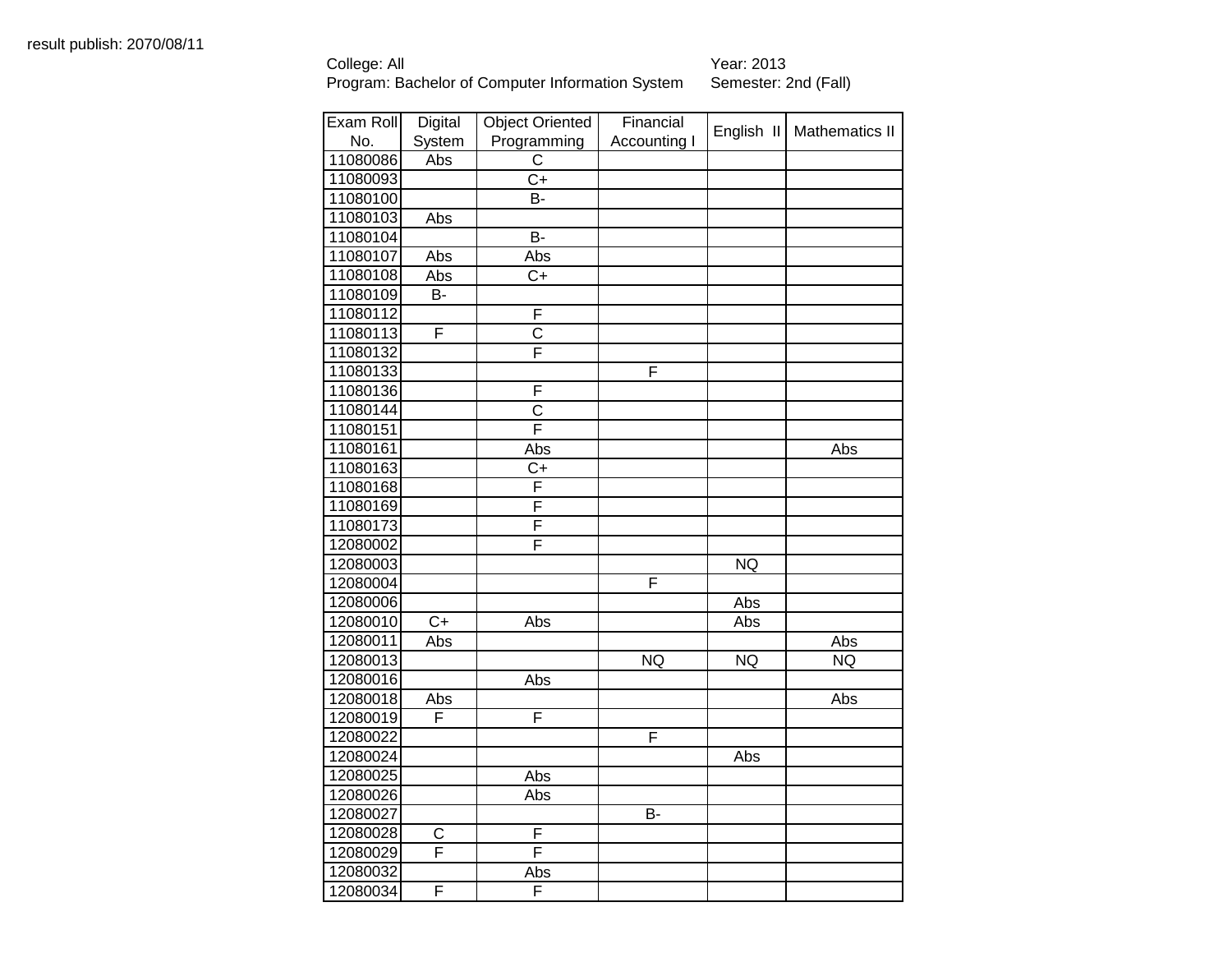| Exam Roll | Digital                 | <b>Object Oriented</b> | Financial               |            |                       |
|-----------|-------------------------|------------------------|-------------------------|------------|-----------------------|
| No.       | System                  | Programming            | Accounting I            | English II | <b>Mathematics II</b> |
| 12080035  |                         | Abs                    | Abs                     |            | $C+$                  |
| 12080038  |                         | Abs                    | $\overline{B}$          |            | F                     |
| 12080039  | Abs                     | Abs                    |                         |            |                       |
| 12080041  |                         |                        | B-                      |            |                       |
| 12080042  | F                       |                        | F                       |            |                       |
| 12080043  |                         | B-                     |                         |            |                       |
| 12080046  | $\overline{\mathsf{F}}$ |                        |                         |            |                       |
| 12080049  |                         |                        | F                       |            |                       |
| 12080050  | Abs                     |                        |                         |            |                       |
| 12080051  |                         |                        | $\overline{B}$          |            |                       |
| 12080053  |                         |                        |                         |            |                       |
| 12080054  |                         |                        |                         |            |                       |
| 12080055  | F                       |                        |                         |            |                       |
| 12080059  | F                       |                        |                         |            |                       |
| 12080060  | Abs                     |                        | Abs                     |            |                       |
| 12080062  |                         | B-                     |                         |            |                       |
| 12080063  | $\overline{C}$          |                        | $\overline{\mathsf{F}}$ |            |                       |
| 12080065  | Abs                     |                        | F                       |            | F                     |
| 12080066  | Abs                     |                        | F                       |            |                       |
| 12080069  | F                       | $B+$                   |                         |            |                       |
| 12080071  |                         | Abs                    | $C -$                   |            |                       |
| 12080072  |                         | Abs                    |                         |            |                       |
| 12080073  | F                       |                        |                         |            |                       |
| 12080075  | Abs                     |                        |                         |            |                       |
| 12080078  | F                       |                        |                         |            |                       |
| 12080079  | F                       |                        | $C+$                    |            |                       |
| 12080081  | F                       | F                      |                         |            |                       |
| 12080082  | $C+$                    | F                      |                         |            |                       |
| 12080083  | F                       | Abs                    |                         |            |                       |
| 12080085  |                         | F                      |                         |            |                       |
| 12080086  | $\overline{C}$          | F                      |                         |            |                       |
| 12080090  |                         | F                      | A-                      |            |                       |
| 12080093  | F                       | Abs                    |                         |            |                       |
| 12080096  | F                       | F                      |                         |            |                       |
| 12080097  | F                       | F                      |                         |            |                       |
| 12080098  | $\overline{\text{C}}$   | F                      |                         |            |                       |
| 12080100  | F                       | F                      | F                       |            |                       |
| 12080103  |                         |                        | F                       |            |                       |
| 12080104  | F                       |                        |                         |            |                       |